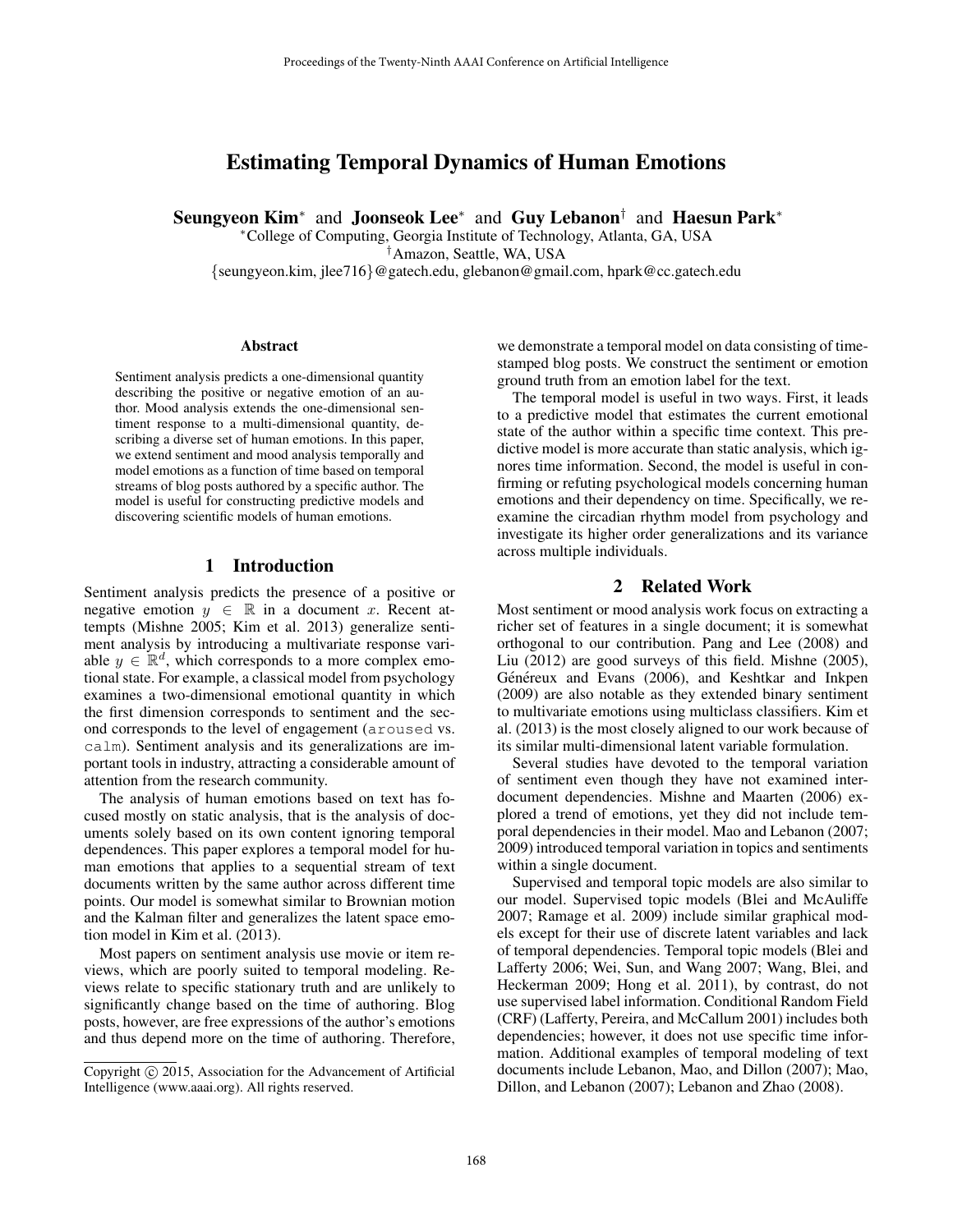

Figure 1: Graphical model of the temporal sentiment analysis model.  $X$  denote sequence of documents,  $T$  is the corresponding authoring time,  $Y$  is for the sentiment, and  $Z$  is the continuous latent variable. See text for details.

The psychological community has not employed such graphical models; however, it has devoted a great deal of effort to explore human emotions. Note that *emotion*, *affect*, and *mood* have distinguishable meanings in psychology, but we use them here interchangeably. Watson and Tellegen (1985) introduced the dimensional structures of emotions. Lewis and Granic (2002) and Verduyn et al. (2009) described the temporal dynamics of moods. Murray, Allen, and Trinder (2002) and Golder and Macy (2011) explored periodic phenomena in temporal progression of moods. Papers in the psychology literature build models mostly based on data from a limited set of human surveys. Our approach is to leverage the internet by analyzing user-generated content such as blog posts.

Our work differs from previous studies in primarily three ways. First, unlike sentiment or mood analysis work, we employ temporal dependencies between documents. Second, our work assumes continuous embedding while other supervised topic models assume a discrete set of labels (multiclass). Third, we use specific time information rather than only ordering between documents, which is covered in CRF.

#### 3 Temporal Dynamics of Binary Sentiment

We augment the standard dataset in sentiment analysis  $\{(X^{(i)}, Y^{(i)}), i = 1, \ldots, n\}$  with time stamps  $T^{(i)} \in \mathbb{R}$ , representing the time document  $X^{(i)}$  was authored. We assume that the documents are represented as feature vectors  $X^{(i)}$ . The feature vector can have any document-level features such as bag-of-words or even sophisticated autoencoder features. The response variables  $Y^{(i)} \in \{-1, +1\}$  are binary sentiment polarity values. We additionally assume a latent variable  $Z^{(i)} \in \mathbb{R}$  associated with  $X^{(i)}$  and  $Y^{(i)}$  representing a continuous sentiment concept.

The introduction of the continuous latent variable serves several roles: (i) it is easier to construct temporal models in continuous state space, and (ii) the framework conveniently generalizes to mood analysis where there are a large number of emotions embedded in a low dimensional continuous space (we explore this generalization in the next section).

We assume that  $Z|Y$  follows a Gaussian distribution in  $\mathbb{R}$ , implying that Y is a (stochastic) discretization of Z. We also assume that  $Z|X$  follows a linear regression model and that  $Z^{(1)}, \ldots, Z^{(n)}$  follow a Markov chain with Gaussian

conditional distributions  $Z^{(i)}|Z^{(i-1)}$ . The formal definition appears below and the graphical model appears in Figure 1.

- 1.  $X^{(i)} \rightarrow Z^{(i)} \rightarrow Y^{(i)}$  forms a Markov chain  $(Y^{(i)}$  is independent of  $X^{(i)}$  given  $Z^{(i)}$ ).
- 2. The distribution of  $Z|Y$  is a Gaussian with appropriate mean and variance:

$$
\{Z^{(i)}|Y^{(i)} = y\} \sim \mathcal{N}(y, \sigma_y^2), \ y \in \{-1, +1\}.
$$

3. The distribution of  $Z|X$  follows a linear regression model (assuming the document  $X$  is represented as a vector)

$$
\{Z^{(i)}|X^{(i)} = x\} \sim \mathcal{N}(\theta^{\top}x, \epsilon^2), \ X^{(i)}, \theta \in \mathbb{R}^k. \tag{1}
$$

4. The latent variables follow a Markov chain with Gaussian conditionals.  $(\Delta T = T^{(i)} - T^{(i-1)})$ 

$$
\{Z^{(i)}|Z^{(i-1)}\} \sim \mathcal{N}(Z^{(i-1)}, \beta \Delta T) \tag{2}
$$

Assumptions 3 and 4 above can be combined to produce

$$
\{Z^{(i)}|X^{(i)}, Z^{(i-1)}\} \sim \mathcal{N}(\mu^{(i)}, \sigma^{(i)})
$$
  
where  $\sigma^{(i)} = ((\beta \Delta T)^{-1} + \epsilon^{-2})^{-1}$   
 $\mu^{(i)} = \sigma^{(i)} ((\beta \Delta T)^{-1} Z^{(i-1)} + \epsilon^{-2} \theta^{\top} X^{(i)}).$ 

For simplicity, we consider (above and in the sequel) the time points  $T^{(i)}$  to be non-random, and we therefore omit them in the probability notations for example  $P(Z^{(i)}|X^{(i)})$ rather than  $P(Z^{(i)} | X^{(i)}, T^{(i)})$ . This is analogous to fixed design in regression analysis, as opposed to random design.

We emphasize the following characteristics. First, lowdimensional latent variable  $Z^{(i)}$  solely determines polarity  $Y^{(i)}$  ( $Y^{(i)}$  is independent of high-dimensional  $X^{(i)}$  given  $Z^{(i)}$ ). Second,  $Z^{(i)}$  has a distribution that centered at  $Z^{(i-1)}$ with a variance that increases with  $\Delta T$ , which is in agreement with psychological observations as well as standard models in the time series literature. Third, as we do not specify  $p(X)$ , our model is a discriminative model. It is similar to standard discriminative structured classifiers (such as CRF) with an additional constraint for inter-document dependency by  $\beta$  and  $\Delta T$ . It matches our intuition as temporal proximity tends to imply proximity in sentiment (for blog posts written by the same author).

#### 3.1 Learning and Using the Model

Parameters  $\eta = (\theta, \beta, \mu_y, \sigma_y)$  can be estimated by maximizing the conditional likelihood,  $p(Y|X)$ , of observed data.

We consider two alternatives to handle documents written by different authors: (i) estimating a single set of parameters for all authors, and (ii) estimating separate parameters for each author. In the first approach, the model is universal and can capture generic trends. The second approach fits specialized models for each author. While the first approach appears more limited than the second, it is particularly useful when some authors do not have sufficient labeled data. In either case, we maximize the likelihood function for the observed data, which integrates over the latent variables.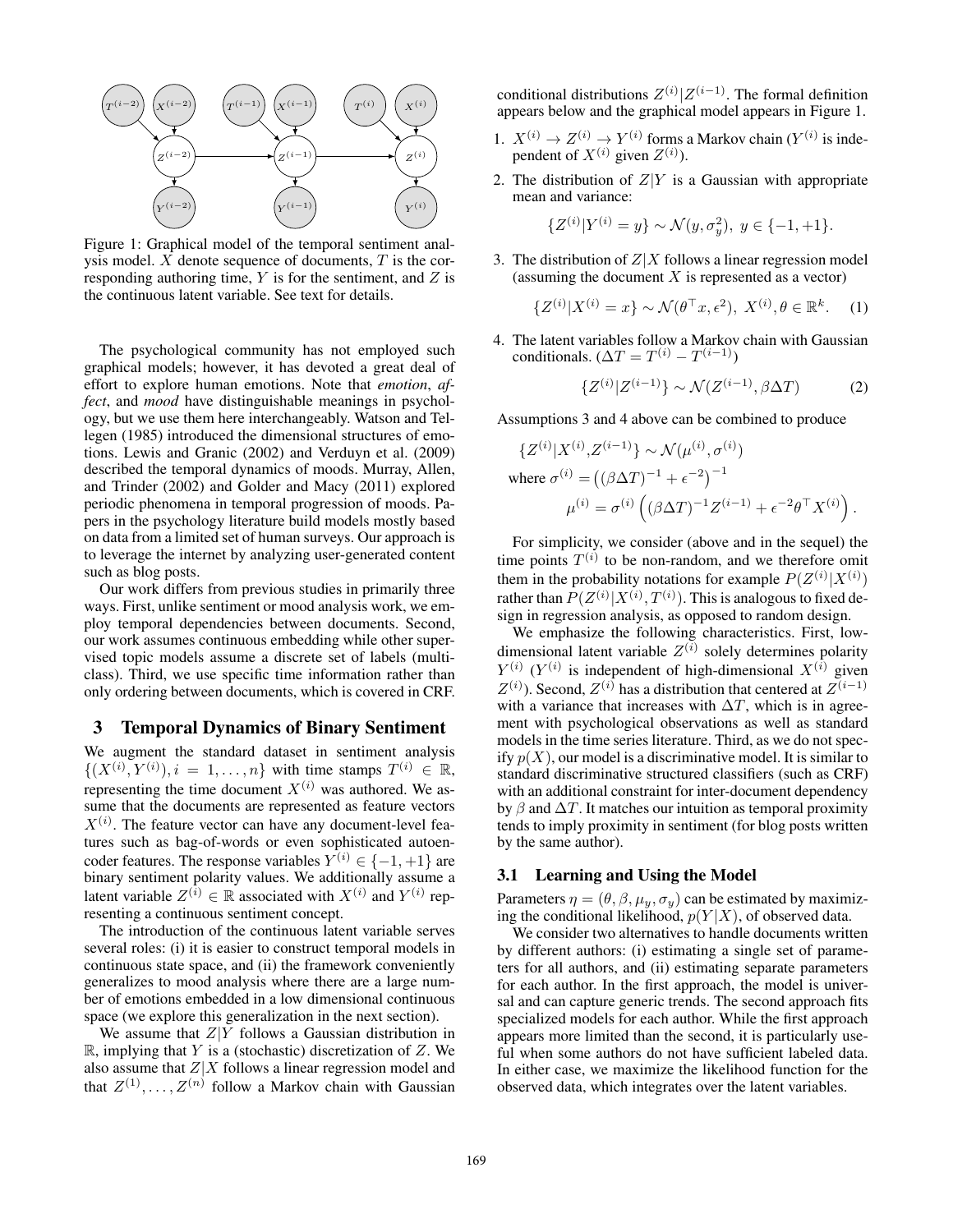In the first case above, we estimate the parameter by maximizing the total sum of conditional log-likelihood (temporal dependencies only holds for each author). Denoting the set of authors by A and an individual author as  $a \in A$ , we have

$$
\eta = \arg \max_{\eta} \sum_{a \in A} \ell(\eta, a)
$$
(3)  

$$
\ell(\eta, a) = \log p_{\eta}(y_a^{(1)}, \dots, y_a^{(n)} | x_a^{(1)}, \dots, x_a^{(n)})
$$

$$
= \log \int_z p_{\theta}(z^{(1)} | x_a^{(1)}) \cdot \prod_{i=2}^n p_{\theta, \beta}(z^{(i)} | z^{(i-1)}, x_a^{(i)})
$$

$$
\cdot \prod_{i=1}^{n} p_{\mu_y, \sigma_y}(y_a^{(i)} | z^{(i)}) dz,
$$
\n(4)

where  $x_a^{(i)}$  and  $y_a^{(i)}$  denote documents and labels associated with a specific author  $a \in A$  and the integral over z represents integration over the latent variables  $z^{(i)}$ . In the second case, the log-likelihood is the same as above except that we have multiple terms of log-likelihood for each author with different parameters  $\eta_a, a \in A$ . It can possibly describe behaviors of an author in depth (some authors may have stronger temporal dependency or lesser).

Inference To predict the most likely polarity of a given temporal document (in test time), we compute below the most likely value. Note that we use the previous time stamped documents to improve the estimation accuracy.

$$
\hat{y}^{(i)} = \arg \max_{y^{(i)}} p(y^{(i)} | x^{(i)}, \dots, x^{(1)})
$$
(5)  

$$
= \arg \max_{y^{(i)}} \int \dots \int p(y^{(i)} | z^{(i)})
$$
  

$$
\cdot \prod_{j=1}^{i} p(z^{(j)} | x^{(j)}, z^{(j-1)}) dz^{(1)} \dots dz^{(i)}.
$$
(6)

Approximation and Implementation There are several approaches for computing (4) including numeric integration, Laplace approximation, and Markov Chain Monte Carlo (MCMC). We use a simpler approximation that replaces the Gaussian distribution over  $Z$  with a Dirac's delta centered at the most likely value of  $z$ . This approximation replaces the integral with the integrand, evaluated at the most likely value of the latent variable. Naturally, the approximation quality increases as the variance of the Gaussian decreases.

$$
\int \mathcal{N}(z; z^*, \sigma) g(z) dz \approx c(\sigma) \int \delta(z - z^*) g(z) dz = c(\sigma) g(z^*).
$$

Applying this approximation to (4) we get:

$$
\ell \approx \log p(y^{(1)}, \dots, y^{(n)}, z^{(1)} = z^{*(1)}, \dots | x^{(1)}, \dots, x^{(n)})
$$
  
= 
$$
\sum_{i=1}^{n} \log p_{\theta}(z^{*(1)} | x^{(1)}) + \sum_{i=2}^{n} \log p_{\theta, \beta}(z^{*(i)} | z^{*(i-1)}, x^{(i)})
$$
  
+ 
$$
\sum_{i=1}^{n} \log p_{\mu_y, \sigma_y}(y^{(i)} | z^{*(i)})
$$
(7)

where  $z^{*(i)} = \arg \max_{z} p(z^{*(i)} | z^{*(i-1)}, x^{(i)}) p(y^{(i)} | z^{*(i)})$ 

$$
= \left(\sigma^{(i)^{-1}} + \sigma_y^{-1}\right)^{-1} \left(\sigma^{(i)^{-1}} \mu^{(i)} + \sigma_y^{-1} \mu_y\right).
$$

| $\pm$ | <b>Assignments of moods</b> |  |
|-------|-----------------------------|--|
|-------|-----------------------------|--|

- +1 excited, pleased, good, cheerful, amused, hopeful, bouncy, chipper, thoughtful, accomplished
- -1 cold, exhausted, sleepy, tired, bored, sick, sore, uncomfortable, depressed, sad, annoyed



The maximum likelihood estimator for  $\theta$ ,  $\hat{\theta} = \arg \max_{\theta}$ 

$$
\left[ \log p(z^{*(1)}|x^{(1)}) + \sum_{i=2}^{n} \log p(z^{*(i)}|z^{*(i-1)}, x^{(i)}) \right]
$$

is conveniently given in closed form. Since the conditional probabilities are Gaussian, the MLE is equivalent to a least squares linear regression model  $\theta$ <sup>T</sup> $X = \bar{W}$  where  $X = [x^{(1)}, \dots, x^{(n)}]$  and  $W \in \mathbb{R}^n$  is

$$
W = \begin{bmatrix} z^{*(1)} \\ \vdots \\ \epsilon^2 \Big[ \big( (\beta \Delta T)^{-1} + \epsilon^{-2} \big) z^{*(i)} - (\beta \Delta T)^{-1} z^{*(i-1)} \Big] \\ \vdots \end{bmatrix}.
$$

After obtaining the MLE  $\hat{\theta}$ , we can fix that parameter value and compute the MLE for the remaining parameters  $(\hat{\beta}, Z^*, \hat{\mu}_y, \hat{\sigma}_y)$  using standard gradient based optimization. We then re-calculate  $\hat{\theta}$  and iterate until convergence.

The approximation above can also be used in test time prediction. It proceeds as above by replacing the integrals over the latent variables Z by the integrand evaluated at the most likely value of the latent variables.

#### 3.2 Experiment

Dataset Most standard sentiment analysis datasets (Pang, Lee, and Vaithyanathan 2002; Wiebe, Wilson, and Cardie 2005; Ganu, Elhadad, and Marian 2009) focus on a sentiment concept corresponding to opinions or reviews on specific topics. This sentiment concept is unlikely to vary significantly with time as much because it reflect the author's opinion about a specific issue (however, see Koren (2009) that discovers some temporal effects in movie reviews). We choose instead to model blog posts, which depend more significantly on time.

We gathered data by crawling a popular blog service, Livejournal<sup>1</sup> from May 2010 to July 2011. Livejournal provides time-stamps as well as emotion annotation that reflect the author's mood of a single blog post (one annotation per one blog post). The authors are offered the use of a wide range of emoticons and also offers a free text emotion annotation. The crawling resulted in two million documents authored by 315K authors, and about 20% of the authors annotated their posts with such annotation.

Since most authors do not provide more than 2 documents (the median number of blog post by an author), we selected

<sup>1</sup> http://www.livejournal.com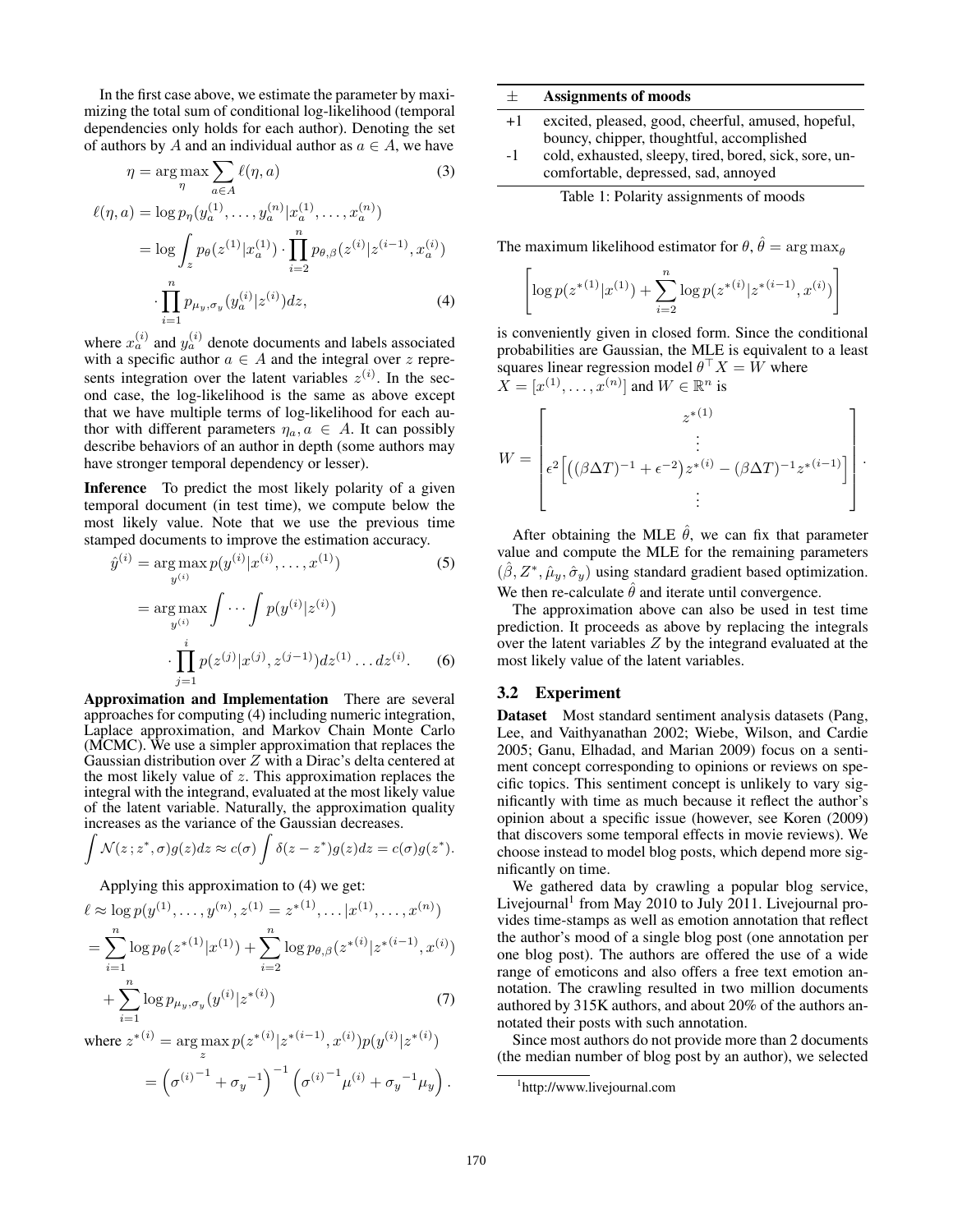| <b>Methods</b>                   | F1     | <b>Accuracy</b> |
|----------------------------------|--------|-----------------|
| temporal sentiment method        | 0.7596 | 0.8058          |
| temporal linear-chain CRF        | 0.7130 | 0.7742          |
| temporal $VARX(1)$               | 0.6554 | 0.7172          |
| non-temporal logistic regression | 0.7109 | 0.8016          |
| non-temporal SVM                 | 0.6555 | 0.7557          |
| non-temporal SLDA                | 0.5093 | 0.7379          |
| non-temporal naive Bayes         | 0.6915 | 0.7373          |

Table 2: Test set F1 and accuracy results for predicting sentiment polarity. Bold face shows statistically significant improvement over other competitors (t-test, 95% confidence).

the top 50 most frequently publishing authors. We also had to remove spam authors who kept posting the same content repeatedly with random emotions. We finally obtained 19 authors with 64 different emotions after removing rare emotions that appeared in less than 20 documents.

We want to note that most authors don't write frequently, which makes estimating their emotion harder. For example, the 50th most active author had only 52 documents for training. It is a common case when we handle social media data. We expect our method that exploits temporal dependencies to lead to a more accurate model than non-temporal models in this sparse setting.

In this section, we converted the emotions to polarity labels  $\{-1, +1\}$ , while ignoring neutral emotions as indicated by Table 1. This procedure yielded 6,295 documents with 0.27:0.73 (negative:positive) class distributions. Section 4.1 describes experiments on the entire set of emotions including the neutral emotions.

For document-level features,  $X^{(i)}$ , we selected negationhandled term frequencies. Specifically, we tokenized and stemmed (Krovetz) the documents, and added new features for negated words as is commonly done in sentiment analysis (Kennedy and Inkpen 2006). For example, this implies that negation words like "not" or "isn't" followed by "good" will yield negated tokens such as "not-good." This procedure yielded 43,910 features. To create the final document representation, we used the square root of the normalized term frequency of the tokens since (i) it is closely associated with the Hellinger distance and the multinomial Fisher geometry that have nice theoretical properties (Cencov 1982), and (ii) it often leads to improved modeling accuracy (see Lafferty and Lebanon (2005), Lebanon (2005a; 2005c; 2005b), and Dillon et al. (2007) for examples of using Hellinger distances in text modeling and interpreting it in terms of information geometry).

It is possible other sophisticated features such as dependency tree features or auto encoder features can be used for  $X^{(i)}$ ; however, the term frequency feature is sufficient for demonstrating the model and contrasting it with standard sentiment analysis models. Our main contribution is presenting the manifold  $Z$  which is applicable regardless of the document-level feature extraction.

A few statistics concerning the dataset are: (i) the average document length is 71 words  $(\pm 89)$ , (ii) most documents (55%) have less than 50 words, (iii) there are a few very

| <b>Methods</b>                   | Time (sec) |
|----------------------------------|------------|
| temporal sentiment method        | 16.96      |
| temporal linear-chain CRF        | 3352.81    |
| temporal VARX(1)                 | 9.17       |
| non-temporal logistic regression | 48.39      |
| non-temporal SVM                 | 27.26      |
| non-temporal SLDA                | 1047.59    |
| non-temporal naive Bayes         | 1.07       |

Table 3: Training time comparison of each method

long documents (0.01%) with more than 500 words, and (iv) the average word length is 8.33 characters. This denotes our blog posts are relatively sparser than other popular sentiment dataset such as the movie review dataset (Pang, Lee, and Vaithyanathan 2002).

Classification One of the primary tasks in sentiment analysis is predicting the sentiment polarity  $Y \in \{-1, +1\}$  of a document X. Table 2 compares seven different methods in sentiment prediction with our model using shared parameters across all authors (Equation 3). With larger dataset, we may use author-specific parameters to improve the accuracy.

We compare our temporal sentiment method with nontemporal classification baselines including a well known supervised topic model (Supervised Latent Dirichlet Alloca- $\text{tion}^2$  (Blei and McAuliffe 2007)), SVM<sup>3</sup>, logistic regression with  $L_2$  regularization, and naive Bayes classifier. We also compare our model with temporal models such as Conditional Random Field<sup>4</sup> (Lafferty, Pereira, and McCallum 2001) and VARX(1)<sup>5</sup>,  $y^{(t)} = a + X^{(t)}\beta + Ay^{(t-1)}$ , which is the most relevant vector autoregressive model. The inputs of VARX(1) model are given  $\{-1, +1\}$  accordingly and the output is interpreted as a binary classification by its polarity.

Training and test set were split 50:50 by post-by-post random (not author-based). Post orderings of each author were recovered using timestamps  $T^{(i)}$  and author ID after the split. All regularization parameters were chosen by a validation set on training examples using grid search of 5 candidates. We tried various sizes of latent topics on SLDA (2 to 20) and included the best result.

Our model demonstrates statistically significant improvement in both F1 measure and classification accuracy (t-test with 100 random trials) compared to all non-temporal methods and other temporal methods. SLDA performed relatively poorly especially on F1, perhaps due to the extreme sparsity. CRF and VARX(1) do not explicitly model the time gap  $(\Delta T)$  between observations and rather only consider the ordering of the time stamps unlike the proposed model. This explains the lower performance of CRF, which is generally considered a top performing model.

<sup>5</sup>Matlab implementation

 ${}^{2}$ Gibbs sampling implementation: https://github.com/ michaelchughes/SuperTopicModels

 $3$ LibSVM ( $\nu$ -SVM, RBF kernel): http://www.csie.ntu.edu.tw/ <sup>∼</sup>cjlin/libsvm/

<sup>4</sup>Linear-chain CRF from Kevin Murphy: http://www.cs.ubc.ca/ <sup>∼</sup>murphyk/Software/CRF/crf.html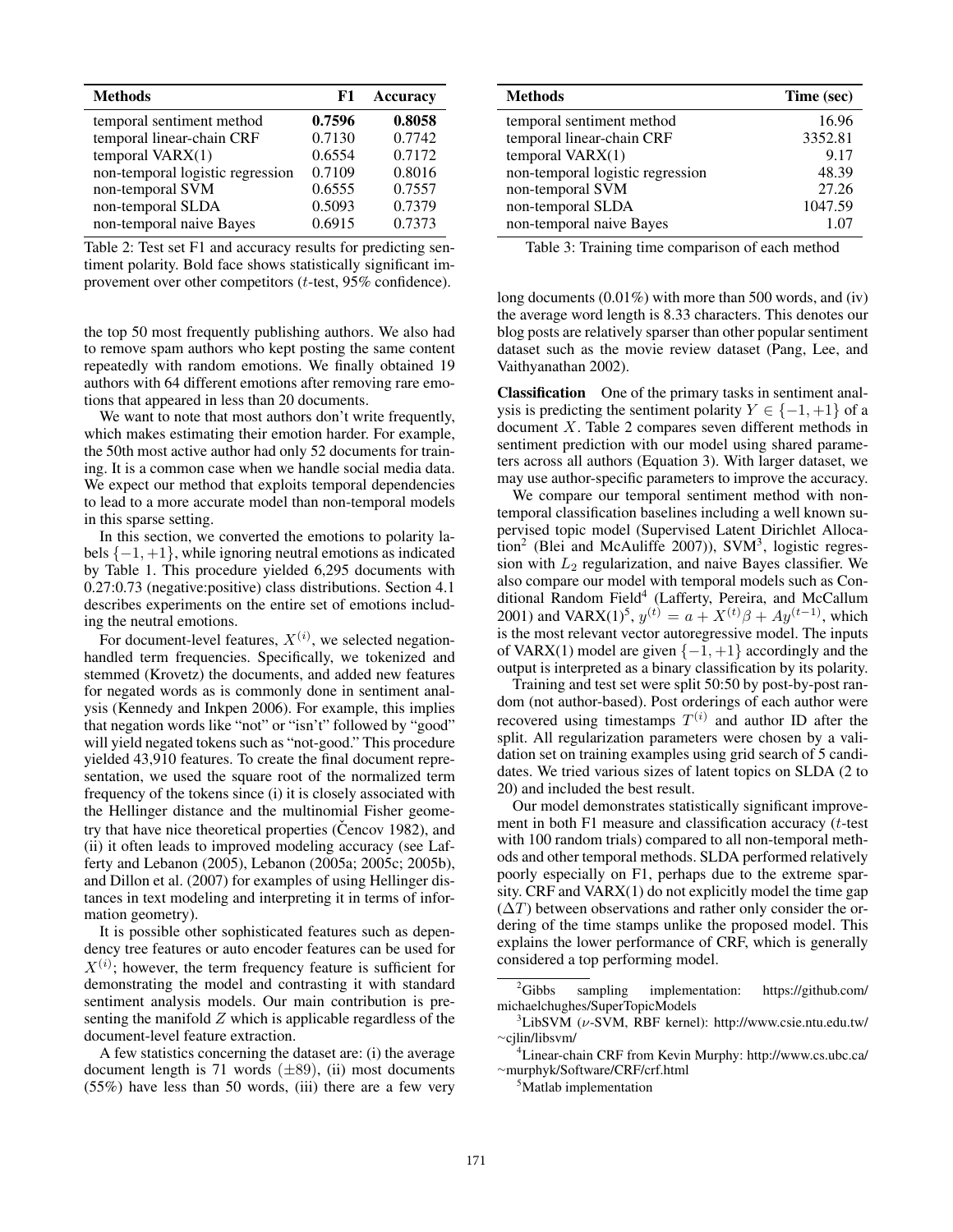

Figure 2: Fourier components of the latent variable in the global model. There are three significant periodic components representing the periods: 8 hours, 12 hours, and 24 hours (circadian rhythm).



Figure 3: Hourly pattern of global sentiment and selected authors. The  $y$  axis correspond to the latent variable of the model (higher values correspond to stronger positive sentiment). See text for details.

Table 3 shows average training time of each methods. Our method (temporal sentiment) takes much shorter time to train the model compared to methods that have comparable performance (such as CRF, SVM or logistic regression). In fact, it is far faster than CRF and SLDA, which are considered to be one of the state-of-the-art methods.

Periodicity The temporal model can also be used for analyzing temporal variations in the emotions of authors. Figure 2 investigates the periodic behavior of the temporal sentiment by displaying the Fourier components of the latent variable. The  $x$  axis of the graph measures period (one over frequency) rather than traditional Fourier frequency for better interpretation in our context.

The peaks in graph show significant periodic components at 8 hours, 12 hours, and 24 hours. Interestingly, the strong 24 hours periodicity matches the circadian rhythm discovery from chronobiology and psychology research (Murray, Allen, and Trinder 2002; Golder and Macy 2011). Specifically, this confirms the work of (Murray, Allen, and Trinder 2002) that explored a circadian component in positive affect. The confirmation is noteworthy as our model was constructed from blog posts, while they surveyed human subjects in a controlled environment.

Hourly Pattern From Figure 2, we found 24 hours of periodicity. We investigate this finding further by visualizing hourly average sentiment values (as measured by the latent variable) for models trained on data of specific authors and for the globally-trained model (Figure 3).

The figure shows interesting observations that agree our intuition. First, the trend of global model is well aligned with generic daily schedules. Four local maxima at 6am, 11am, 16pm and 20pm match to positive daily events: wake-

up time, lunch break, office closing time, and dinner time. There are notable minima in late night (0am-3am) and the end of lunch break (1pm). The highest and lowest sentiment values are achieved around noon and midnight, respectively. Second, some authors have different temporal patterns, which may indicate different time zones or different life styles. For example, author 8 and 15 exhibit low sentiment in the early morning and high sentiment late at night. Third, the hourly trend shows characteristics of an author. A sentiment structure of author 15 shows an overall lower sentiment compared to others. When we manually visit the actual blog site of the author, we observed many negative annotations. These observations can be useful in psychological studies as well as marketing and advertisement sciences.

## 4 Temporal Dynamics of Multivariate Emotions

We now extend the temporal dynamics model to the case where a richer concept describing a diverse set of emotions rather than having a one dimensional polarity. Such emotions, for example happy, sad, excited, and tired are correlated with the polarity, but they offer an opportunity to construct a more fine grained model of the author's emotion.

Since there is a relatively large set of possible emotions, and these emotions are related to one another, we avoid constructing a separate temporal dynamics model for each individual binary emotion. Instead, we extend the formalism of Kim et al. (2013), where a large set of emotions are embedded in a low dimensional Euclidean space. We thus generalize the model of the previous section by increasing the dimensionality of the latent variable Z. We make use of the same notation as Section 3, but now  $Y^{(i)} \in \{1, 2, ..., |C|\},$ and the latent variable is a vector  $Z^{(i)} \in \mathbb{R}^l$ .

The largest difference between our work with Kim et al. (2013) is that their work lacks temporal dependence. They assume blog posts are independent from each other while our model makes better use of data considering previous observations. Another difference is that we consider both individual-level and global-level emotion manifolds, as described in the previous section.

The assumptions in Section 3 are now extended to adapting multivariate emotions. Assumption 2 now has a multivariate Gaussian instead of the univariate Gaussian:  $\{Z^{(i)}|Y^{(i)} = y\} \sim \mathcal{N}(\mu_y, \Sigma_y)$ ; the centroids  $(\mu_y)$  correspond to  $\{-1, +1\}$  from the previous section that described positive and negative polarity in the latent space. Assumption 3 is extended to multi-response regression:  $\{Z^{(i)} | X^{(i)} = x\} \sim \mathcal{N}(\Theta x, \epsilon^2 I), \Theta \in \mathbb{R}^{l \times k}$ , and a spherical covariance is used instead of a scalar in Assumption 4:  $\{Z^{(i)}|Z^{(i-1)}\}\sim\mathcal{N}(Z^{(i-1)},\beta\cdot\Delta T\cdot\mathsf{I}).$ 

We additionally introduce the fifth and last assumption similar to that in Kim et al. (2013).

5.  $\forall y \in C$ , distances between  $\{E[Z^{(i)}|Y^{(i)} = y]\}$  are similar to the corresponding distances in  $\{E[X^{(i)}|Y^{(i)} = y]\}.$ 

This assumption enables us to estimate  $\mu_y$ ,  $\Sigma_y$  by multidimensional scaling (MDS) on empirical averages corresponding to  $E[X|Y=y]$ .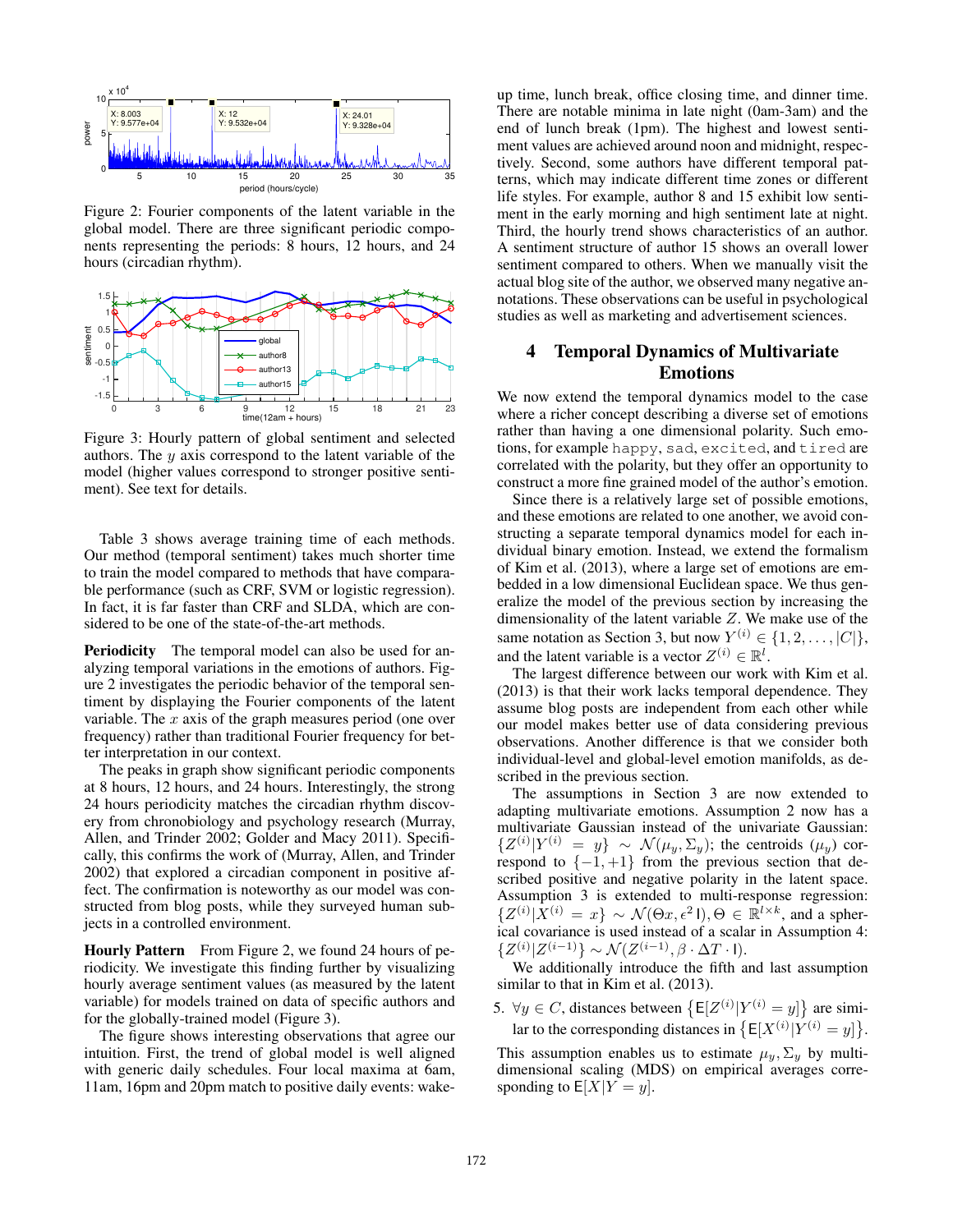

Figure 4: Hourly trends of global model and selected authors on the first two dimensions of the manifold (smoothed). Gray words show  $E[Z|Y = y]$ . The arrow shows the start of the day (12am) and direction of the progression of each circle. There is clear separation between day and night time.

It is worth mentioning our model incorporates two different types of proximities: temporal proximities between  $Z^{(i)}$ and  $Z^{(i-1)}$  and spatial proximities between  $\mathsf{E}[Z^{(i)}|Y^{(i)}]$  and  $E[X^{(i)}|Y^{(i)}]$ . We also expect the dimensionality l of the latent space  $Z^{(i)}$  to be smaller than the number of emotions  $l \ll |C|$  and much smaller than the dimensionality of  $X^{(i)}$ . This means that  $Z^{(i)}$  serves as a latent low-dimensional variable that connects two observed high dimensional variables.

To estimate the model, we start by MDS to estimate  $\mu_y$ ,  $\Sigma_y$ . The dimension of latent space Z is bounded by  $|C| - 1$  consequently. We then follow the maximum likelihood procedure and approximation as described in the previous section.

#### 4.1 Experiments

Dataset We now consider full emotion labels (including all neutral emotions) from Section 3.2. The data contains 11,659 documents with 43,910 features and 64 emotions. The label frequencies varied between 0.0018 (21 documents) to 0.1441 (1680 documents), with an average label frequency of 0.0156 (182 documents).

Hourly Pattern Figure 4 shows temporal trajectories of the latent variable in several models based on individuals, as well as a global model on the first two dimensions of the model. The first two dimensions seem to capture sentiment level (horizontally) and energy level (vertically). Gray words show centroids of corresponding emotion labels.

The global model shows a progression from negative sentiment (left side) to positive sentiment (right side) from 12am, and the progression is reversed later on 12pm similar to Figure 3. Each author shows their unique progression style and location. For example, author 15 is exceptional in its location (close to negative emotions) and its progression (counter-clockwise) as opposed to the frequently observed clockwise progression; this means the author has emotional transitions in an opposite order to most people.

Classifying Emotions We now consider the task of predicting the emotion of a given text document. Compared to classifying a binary sentiment polarity, predicting the mul-

|                           | Macro F1 | Accuracy |
|---------------------------|----------|----------|
| temporal model (proposed) | 0.2552   | 0.4381   |
| non-temporal model        | 0.2522   | 0.4370   |
| logistic regression       | 0.1618   | 0.4329   |
| <b>SLDA</b>               | 0.1131   | 0.3358   |
| naive Bayes               | 0.0103   | 0.1405   |

Table 4: Test set F1 and accuracy results for predicting emotion among 64 emotions. Bold face shows statistically significant improvement over other competitors (t-test, 95% confidence). See text for details.

ticlass emotion concept is difficult due to the large number of interrelated emotions, some of which having only a small set of labeled documents.

Table 4 shows the test set classification performance of predicting the emotion (out of a set of  $|C| = 64$  possible emotions). We compared our temporal model with global parameter setting, the non-temporal model (Kim et al. 2013), SLDA (Blei and McAuliffe 2007), logistic regression, and naive Bayes. CRF failed to converge in weeks of running time. Details of experimental configuration remain the same as in Section 3.2 except that (i) the size of latent topics on SLDA was varied from  $2\cdot|C|$  to  $5\cdot|C|$  and (ii) the experiment was repeated 50 times by random split.

The improvement in classification accuracy is noticeable, but not statistically significant; however, the improvement in macro F1 is statistically significant. This is notable as our class distribution is highly unbalanced and F1 is the measure that is often regarded as more informative than accuracy in the multiclass case with unbalanced class frequencies.

Above, the dimension of the latent space l is  $|C|-1$ . However, reducing the dimensionality to  $0.7|C|$ ,  $0.45|C|$ , and  $0.19|C|$  reduces the accuracy of the full model to  $90\%$ ,  $80\%$ , and 70% respectively. This shows that the manifold includes most of its information in only a few dimensions. This classification experiment includes tiny classes that have a few documents (minimum 20 documents). When we performed the same experiment while excluding tiny classes (minimum 100 documents), the non-temporal method (Kim et al. 2013) performed better in terms of emotion classification accuracy. We conclude that our model is well suited to handling small classes, which is often the case in self reported mood data.

## 5 Summary

We presented a temporal statistical model for modeling binary sentiment polarity values and multivariate emotions. Our model uses temporally-dependent continuous latent variables in order to capture relationships between various emotions and observations. We examined a wide variety of applications, including sentiment or emotion prediction of time-stamped documents and scientific research into the temporal variations of human emotions. Our experimental results demonstrate improved statistical modeling and confirmation of discoveries from the psychology literature concerning the static and temporal structure of human emotions.